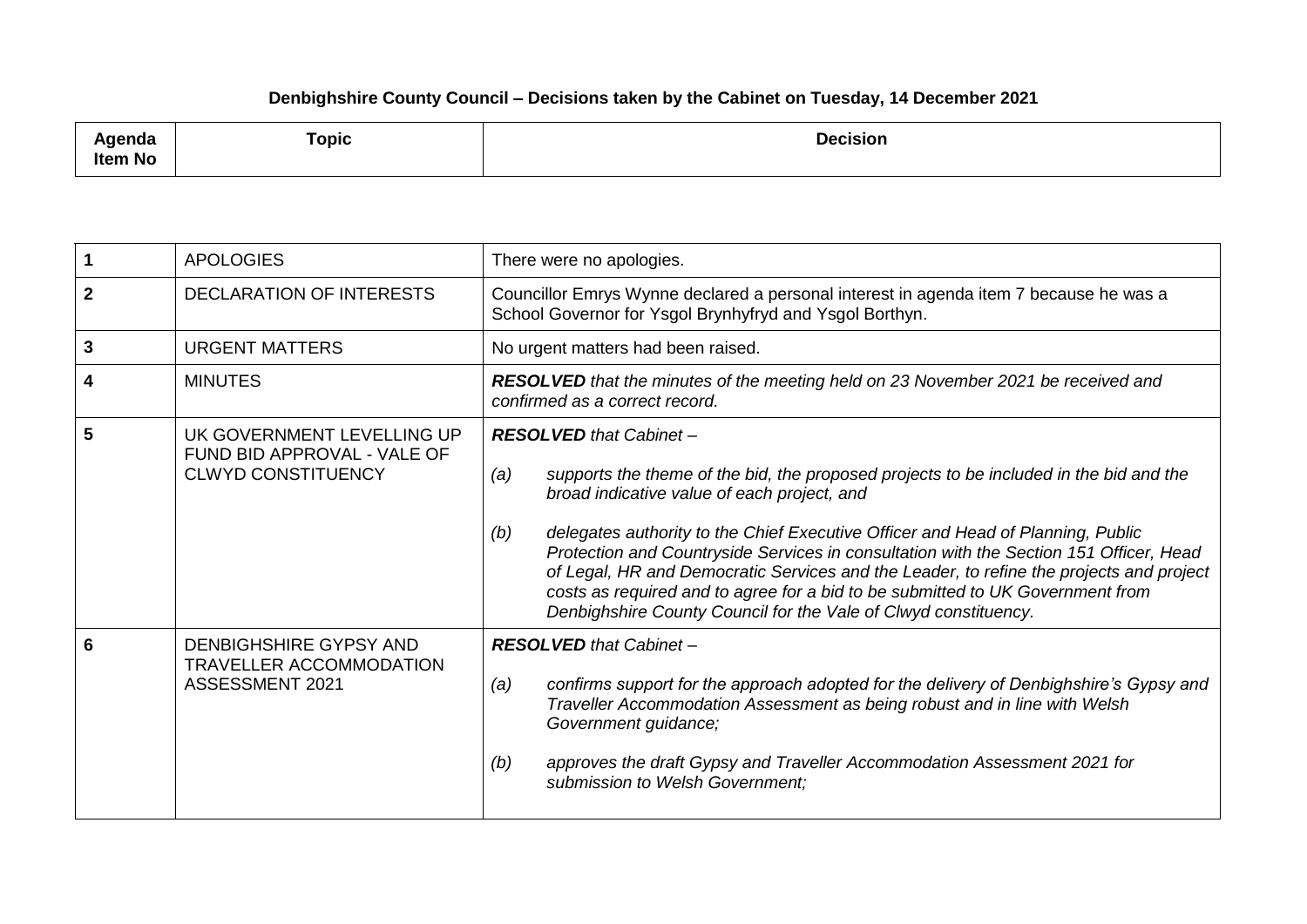## **Denbighshire County Council – Decisions taken by the Cabinet on Tuesday, 14 December 2021**

| .<br>uua<br><b>Item No</b> | ⊺opic | .<br><b>Decision</b> |
|----------------------------|-------|----------------------|
|                            |       |                      |

|                |                                                                                                                                                                                                                                         | delegates authority for the Lead Member for Planning, Public Protection, Safer<br>(c)<br>Communities and Domestic Abuse to agree any minor editorial changes required to the<br>draft Gypsy and Traveller Accommodation Assessment, prior to submission to Welsh<br>Government, and<br>confirms that it has read, understood and taken account of the Well-being Impact<br>(d)<br>Assessment (Appendix 3 to the report) as part of its consideration.                                                                                                                               |
|----------------|-----------------------------------------------------------------------------------------------------------------------------------------------------------------------------------------------------------------------------------------|-------------------------------------------------------------------------------------------------------------------------------------------------------------------------------------------------------------------------------------------------------------------------------------------------------------------------------------------------------------------------------------------------------------------------------------------------------------------------------------------------------------------------------------------------------------------------------------|
| $\overline{7}$ | <b>WELSH IN EDUCATION</b><br><b>STRATEGIC PLAN 2022 - 2032</b>                                                                                                                                                                          | RESOLVED that Cabinet approve the submission of the plan to Welsh Government by 31<br>January 2022 ensuring compliance with the requirement to create a new 10 year Welsh in<br><b>Education Strategic Plan.</b>                                                                                                                                                                                                                                                                                                                                                                    |
| 8              | PROPOSED MINIMUM STANDARD<br>FOR DENBIGHSHIRE COUNTY<br>COUNCIL (DCC) NON-DOMESTIC<br><b>NEW BUILD AND MAJOR</b><br>EXTENSION/REFURBISHMENT<br><b>CONSTRUCTION PROJECTS</b><br>WHICH INCLUDES TARGETS FOR<br>IN USE AND EMBODIED CARBON | <b>RESOLVED</b> that Cabinet -<br>agree to the adoption and implementation of a DCC Construction Standard for non-<br>(a)<br>domestic new build and major extension/refurbishment construction projects to meet in<br>use and embodied carbon targets;<br>that the implementation of this standard must be done in a way that is compatible to the<br>(b)<br>Council's Ecologically Positive by 2030 goal, and<br>Cabinet confirms it has read, understood and taken account of the Well-being Impact<br>(c)<br>Assessment (Appendix 1 to the report) as part of its consideration. |
| 9              | <b>ESTABLISHMENT OF THE NORTH</b><br><b>WALES CORPORATE JOINT</b><br><b>COMMITTEE</b>                                                                                                                                                   | RESOLVED that Cabinet agrees in principle that the functions of the North Wales Economic<br>Ambition Board be transferred by way of a delegation agreement to the North Wales Corporate<br>Joint Committee on condition;<br>that the statutory framework that the Welsh Government are developing allows for the<br>(a)                                                                                                                                                                                                                                                             |